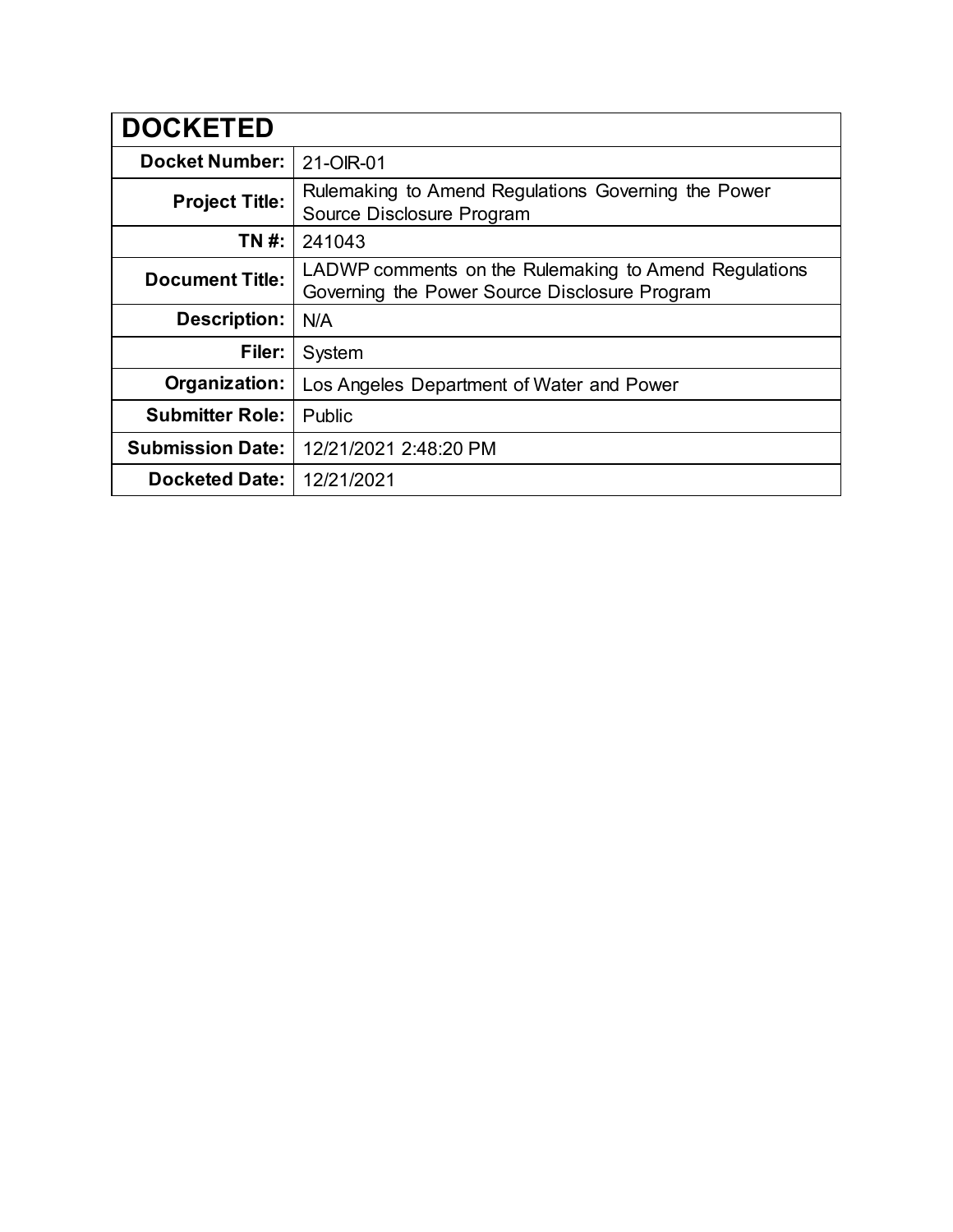Comment Received From: Los Angeles Department of Water and Power Submitted On: 12/21/2021 Docket Number: 21-OIR-01

# LADWP comments on the "Rulemaking to Amend Regulations Governing the Power Source Disclosure Programâ€.

Additional submitted attachment is included below.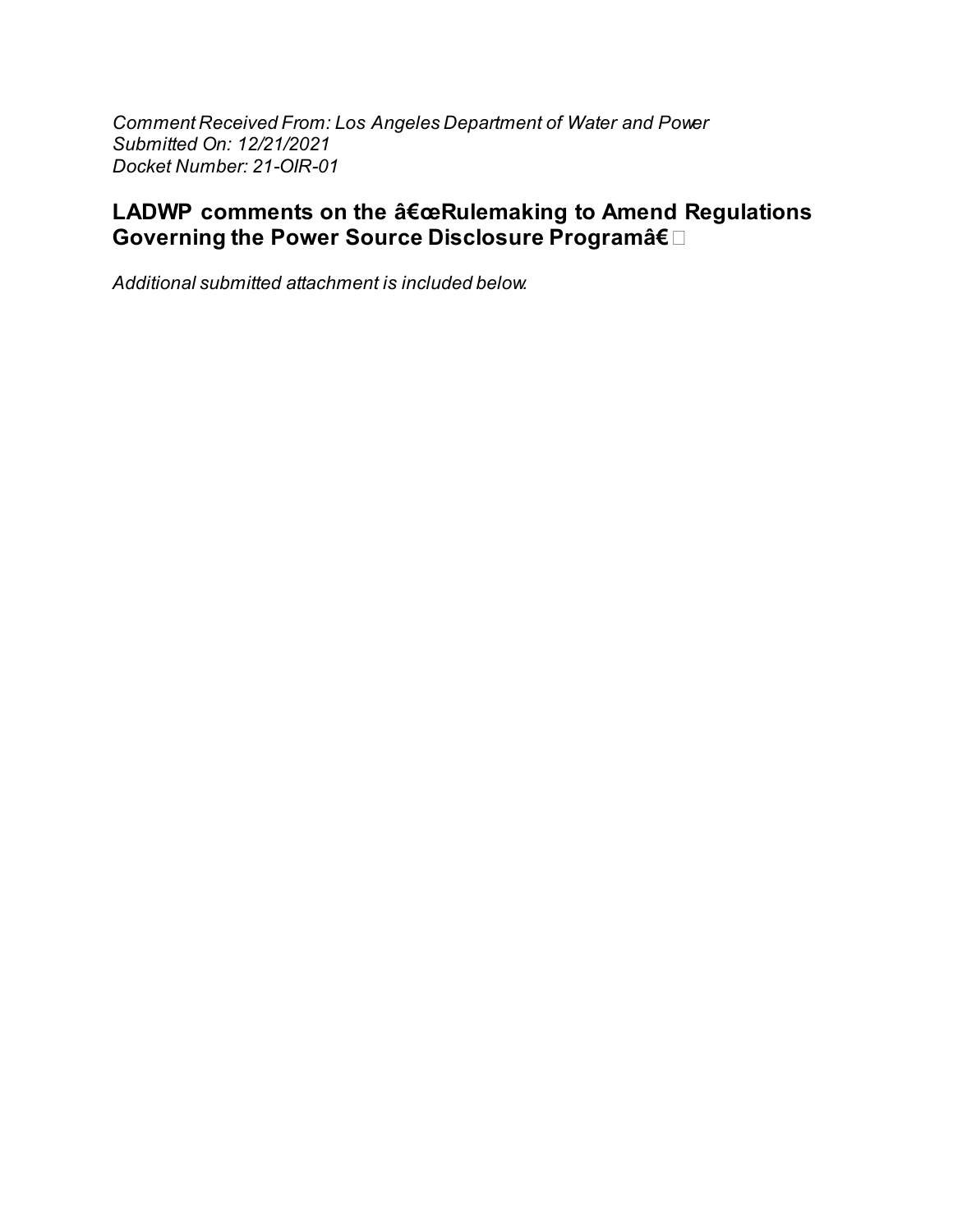#### **BEFORE THE ENERGY COMMISSION OF THE STATE OF CALIFORNIA**

)

 $\lambda$  $\lambda$  $\lambda$ 

*In the matter of:* )

*Pre-rulemaking to Amend Regulations Governing the Power Source Disclosure Program*

*Docket No. 21-OIR-01*

*RE: Notice of Staff Pre-Rulemaking Workshop on Updates to the Power Source Disclosure Regulations*

# **COMMENTS FROM THE LOS ANGELES DEPARTMENT OF WATER AND POWER (LADWP) TO THE CALIFORNIA ENERGY COMMISSION ON POWER SOURCE DISCLOSURE DRAFT REGULATIONS**

Simon Zewdu Director of Power Transmission Planning, Regulatory, and Innovation Division Los Angeles Department of Water and Power 111 North Hope Street, Room 819 Los Angeles, CA 90012 Telephone: (213) 367-2525 Email: [Simon.Zewdu@ladwp.com](mailto:Simon.Zewdu@ladwp.com)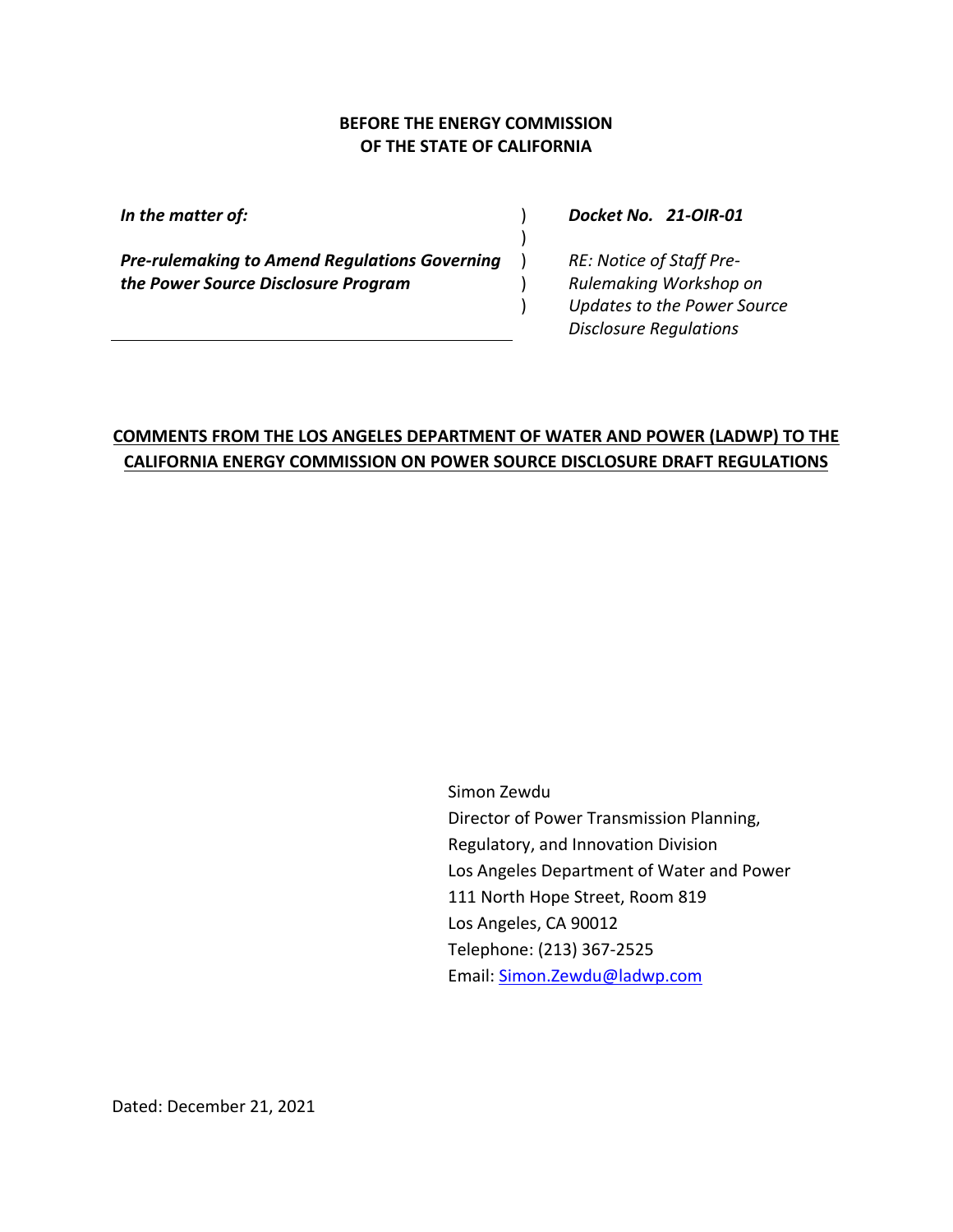#### **BEFORE THE ENERGY COMMISSION OF THE STATE OF CALIFORNIA**

)

 $\lambda$ ) )

*In the matter of:* )

*Rulemaking to Amend Regulations Governing the Power Source Disclosure Program*

#### **Docket No. 21-OIR-01**

*RE: Notice of Staff Pre-Rulemaking Workshop on Updates to the Power Source Disclosure Regulations*

### **COMMENTS FROM THE LOS ANGELES DEPARTMENT OF WATER AND POWER (LADWP) TO THE CALIFORNIA ENERGY COMMISSION ON POWER SOURCE DISCLOSURE DRAFT REGULATIONS**

The Los Angeles Department of Water and Power (LADWP) appreciates the opportunity to review and comment on the California Energy Commission (CEC's) proposed changes to the Power Source Disclosure Program (PSD) Regulations in response to Assembly Bill (AB) 242 (Holden, 2021): *Public Utilities.*

The City of Los Angeles (City of LA) is a municipal corporation and charter city organized under the provisions set forth in the California Constitution. LADWP is a proprietary department of the City of LA, pursuant to the Los Angeles City Charter, whose governing structure includes a mayor, a fifteen-member City Council, and a five‐member Board of Water and Power Commissioners. LADWP is a vertically-integrated publicly-owned utility of the City of LA, serving a population of over 4 million people within a 465 square mile service territory covering the City of LA and portions of the Owens Valley. The LADWP is the third largest electric utility in the state, one of five California balancing authorities, and the nation's largest municipal utility. LADWP exists to support the growth and vitality of the City of LA, its residents, businesses and the communities it serves, providing safe, reliable and cost-effective water and power in a customer-focused and environmentally responsible manner.

Below are LADWP's specific comments on CEC's document titled *Pre-Rulemaking Amendments to Power Source Disclosure Program* that was docketed on December 6, 2021.

#### **SPECIFIC COMMENTS**

# **1. Section 1394 (b)(2)(A): LADWP Supports the CEC's Proposed Revision to Clarify its Treatment of Unbundled Renewable Energy Credits (RECs)**

LADWP is fully committed to supporting the CEC's objective to promote California's leadership toward a 100 percent clean energy future and addressing climate change. As we move towards this common goal, LADWP appreciates the CEC's efforts to encourage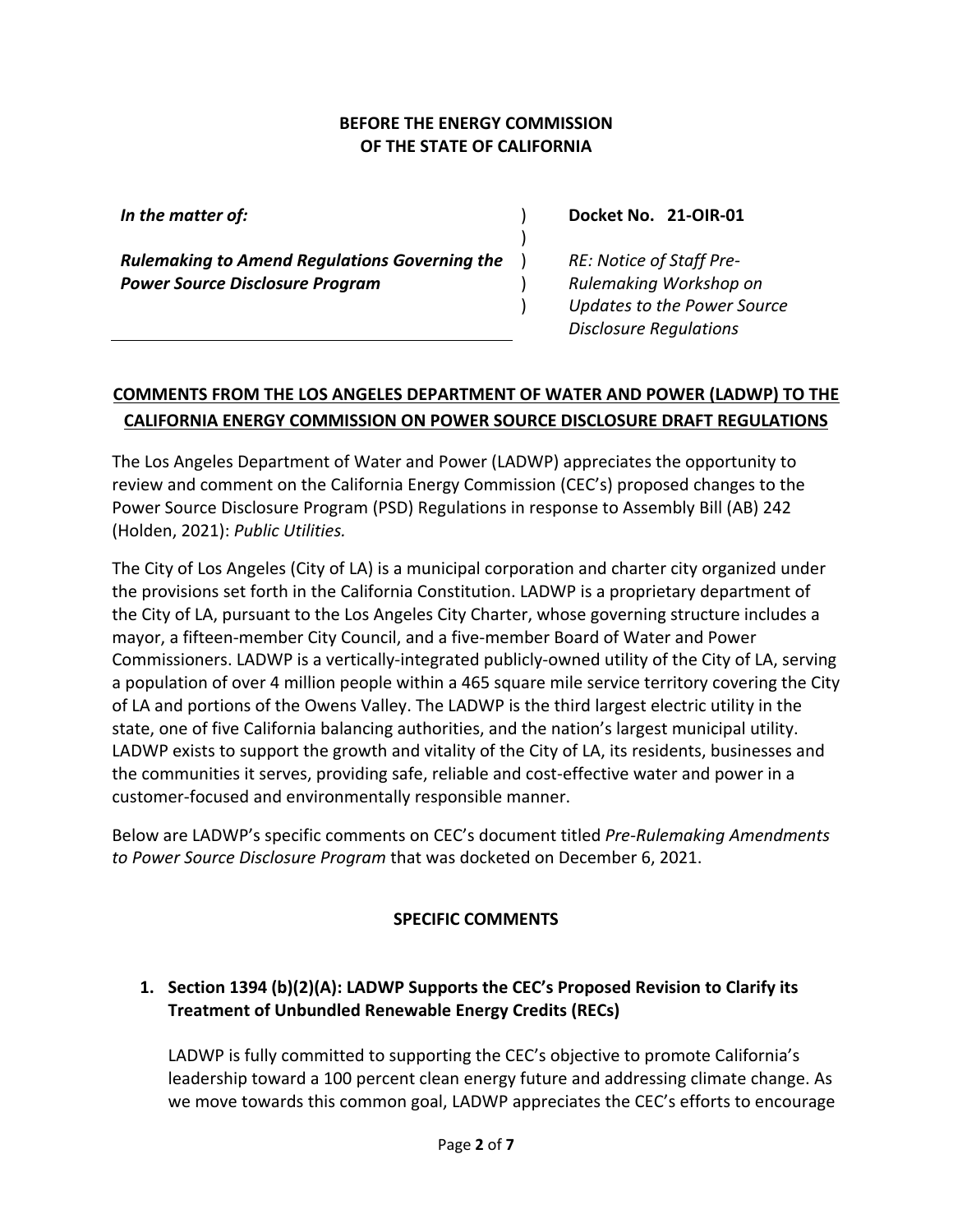appropriate approaches to invest in renewable energy while minimizing any regulatory uncertainty. For this reason, LADWP welcomes the CEC's proposed revision to clarify that all unbundled RECs retired in association with electricity products offered during the previous calendar year may be claimed for that previous calendar year. CEC's proposed clarification allows LADWP to confidently claim all retired unbundled RECs without the burden of retiring the unbundled RECs on or right before December 31 due to regulatory uncertainty.

### **2. Section 1394.1 (i): LADWP Request that the CEC Consider Clarifying the Timeframe for POUs to Receive the Power Content Label (PCL) Template from The CEC to Reduce Logistical Uncertainty**

California Public Utilities Code (PUC) 398.4, as amended by AB 242, mandates annual disclosures "on the retail supplier's internet website by October 1 of each year, and in written promotional materials by the end of the first complete billing cycle for the fourth quarter of the year". The CEC and retail suppliers alike play a critical role in ensuring these two mandated milestones are met. Currently, a prerequisite for publishing the PCL on a retail supplier's website by October 1 is for the retail supplier to receive the PCL template from the CEC in a timely manner that allows sufficient time for the retail supplier to input the required data, obtain of the necessary approvals, and appropriately update its website to meet the statutory requirements.

To ensure POUs can meet the October 1 deadline, LADWP recommends that CEC provide the PCL template to retail suppliers by July 1 or grant an extension to the subsequent milestones as it has done in previous years.

LADWP recommends revising Section 1394.1(i) as follows:

*(i) Each retail supplier shall use the power content label template provided by the Energy Commission on its website or by electronic mail to generate its power content label. The format of the power content label may not be altered by the retail supplier. The Executive Director or her or his designee, shall issue the Power Content Label template to the retail supplier by July 1 of each year or grant the retail supplier an extension of time equal to or greater than the number of business days the template is issued after July 1, to complete the disclosure requirements specified in Section 1394.1 (b) and the auditing requirements specified in Section 1394.2 (a).*

LADWP recognizes the importance of working with the CEC to achieve our common goals and looks forward to exploring this or alternative solutions.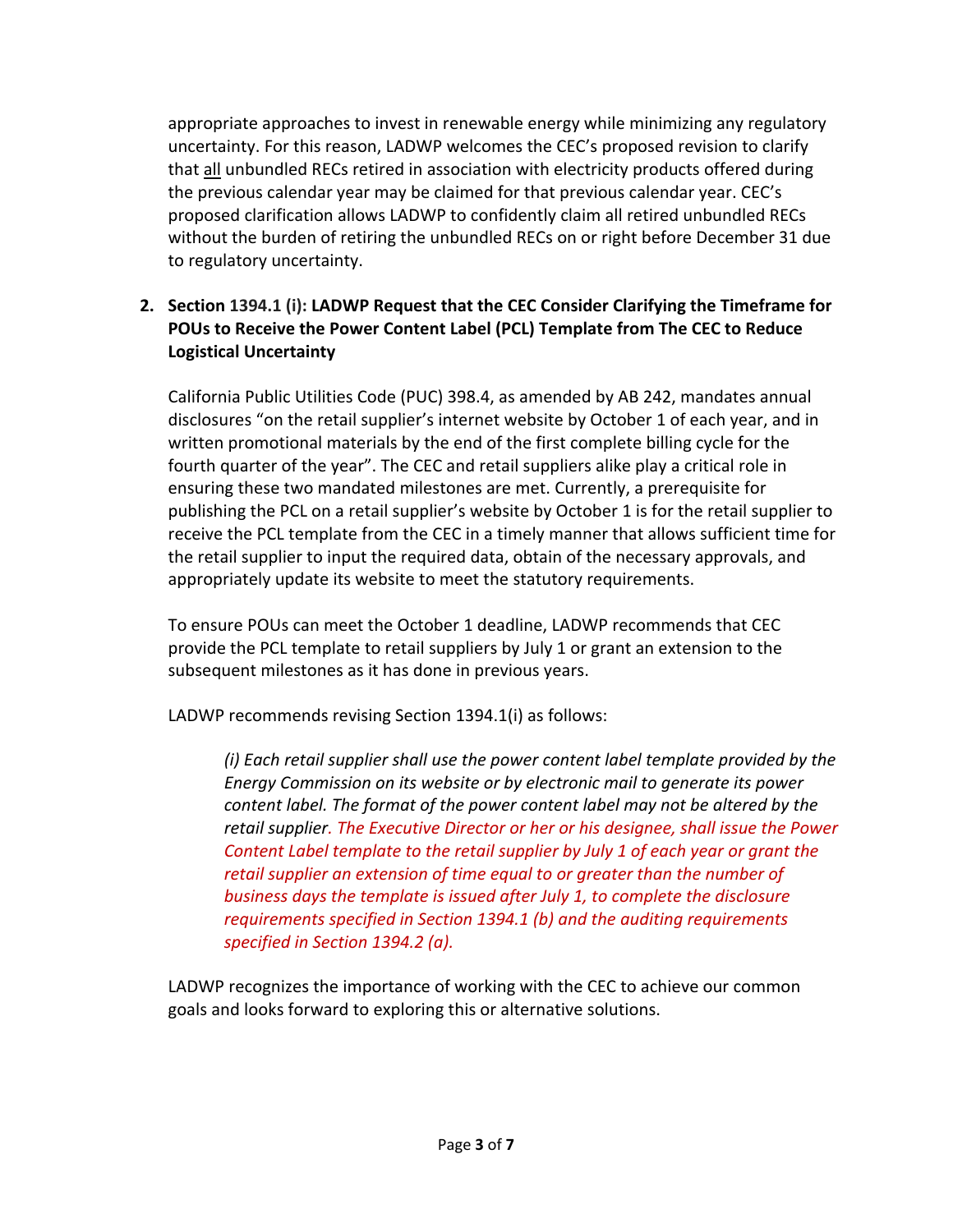**3. Section 1394.1 (b)(2): LADWP Requests that the CEC Clarify the Purpose of the September 1 Deadline; Review if the September 1 Milestone Jeopardizes Retail Sellers Ability to Meet the State-Mandated October 1 Deadline; or Consider Removing the September 1 Deadline from the Proposed Changes to the PSD Regulations.**

LADWP requests that CEC clarify the purpose of the newly introduced deadline of September 1; specifically, LADWP is unclear whether it is the intent of the CEC to review the PCL on or after September 1 and request that retail suppliers make changes prior to publishing the PCL on their websites. Having an additional review process for the PCL could significantly delay retail sellers' ability to meet the State-mandated October 1 milestone since the PCL has to be finalized prior to being processed for publication by retail sellers. Therefore, if CEC's intent is to engage in a review process, LADWP recommends removing the September 1 milestone and consider other alternatives, such as those proposed below.

In lieu of a September 1 review process, CEC could rely on its review of each retail seller's PSD Schedule 3 fuel mix submitted on June 1 and the review of each retail seller's PCL published on October 1. Since the data that retail suppliers are required to submit by June 1 already indicates the calculated breakdown of their electricity portfolios and is used by the CEC to calculate the California Power mix, no new data would be evaluated by the CEC following the proposed September 1 PCL submittal. Any modification to the PCL fuel mix would be inconsistent with the data submitted by the retail suppliers on June 1, which is already validated by the CEC. Furthermore, any alterations to retail suppliers' PCL data after the PCL template has been widely distributed to retail sellers may lead to inaccuracies in the published California fuel mix. Since the current process does not allow retail sellers to modify their fuel mix to be different from what was submitted on June 1 or the footnotes unless approved by the CEC, as an alternative, the CEC may validate retail sellers' adherence to the regulations following the retail seller's PSD submittal and PCL website publication.

As a final note, retail sellers currently face several timing constraints to meet the annual PSD milestones. For instance, to meet the October 1 milestone, retail suppliers' internal processes require sufficient time to complete the PCL, obtain appropriate approvals, and publish it on their websites. LADWP's goal is to avoid or reduce the risks of not successfully meeting the established milestones and look forward to working with the CEC to ensure successful implementation of the PSD program.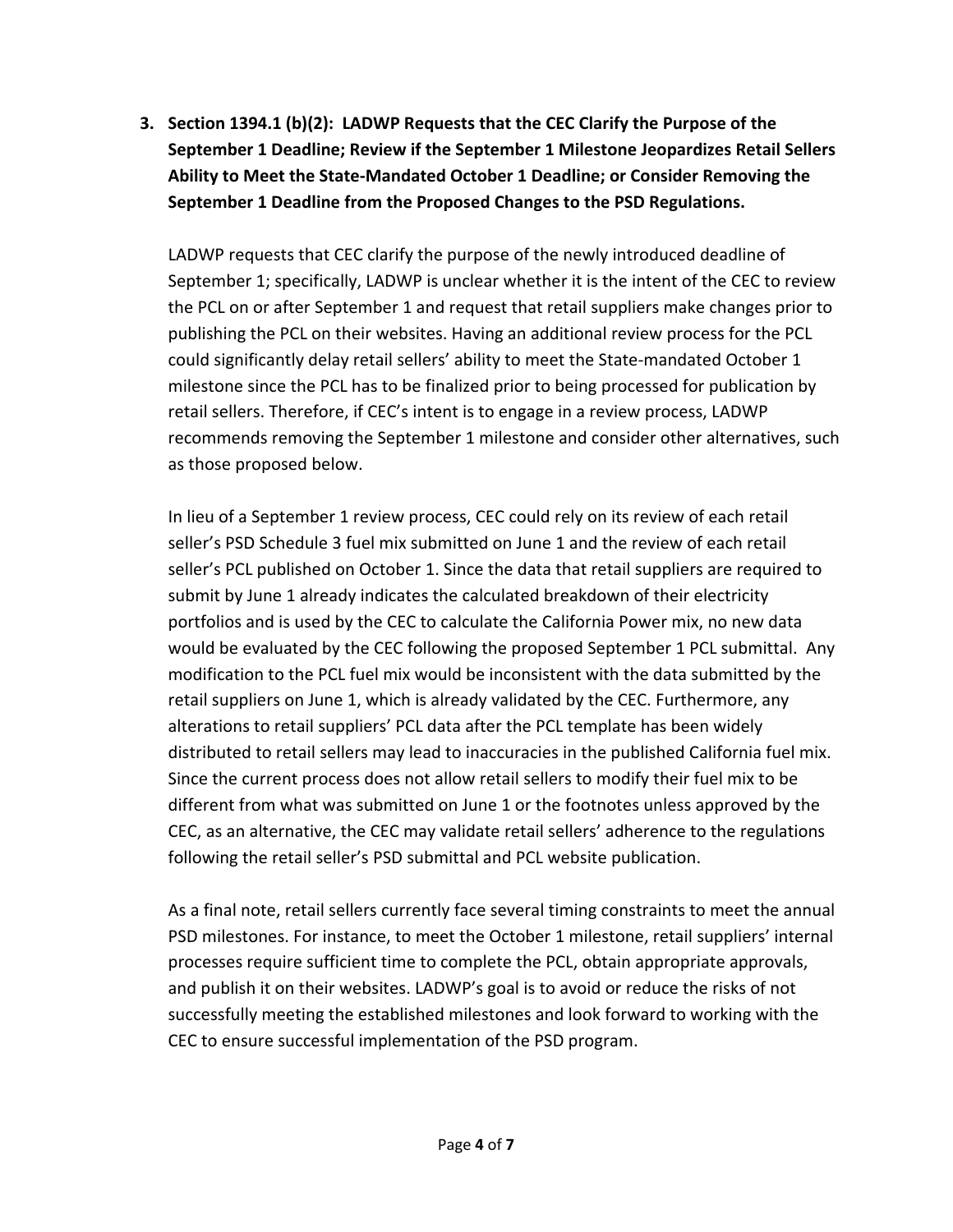### **4. Section 1394.2(a): LADWP Recommends Shifting the October 1 Deadline for a "Proof of Service" or Removing that Requirement Altogether**

As currently written, Section 1394.2(a) requires retail suppliersto provide an audit report, which includes a "proof of service" of the annual PCL to customers, by October 1 of each year. However, PUC 398.4 allows retail sellers to provide the PCL to customers by the end of the first complete billing cycle for the fourth quarter of the year. Consequently, the "proof of service" will likely not be available by the CEC's October 1 deadline. Therefore, LADWP recommends changing this date to December 31 of each year.

LADWP recommends revising Section 1394.2(a) as follows:

*(a) By October 1 December 31 of each year, all retail suppliers shall provide a report prepared by an auditor who has conducted the procedures identified in subdivision (b) The report shall contain a summary of the results of the procedures and a proof of service of the annual power content label to customers.*

Alternatively, LADWP recommends that the CEC remove the proof of service requirement from the auditing requirements, in order to separate the PSD auditing process from distribution of the PCL to customers.

*(a) By October 1 of each year, all retail suppliers shall provide a report prepared by an auditor who has conducted the procedures identified in subdivision (b) The report shall contain a summary of the results of the procedures and a proof of service of the annual power content label to customers.*

### **5. LADWP Would Like to Reiterate its Most Critical Concerns from the Previous PSD Rulemaking that Have Not Been Addressed**

LADWP would like to reiterate the following comments previously submitted on December 11, 2019 in response to the CEC's staff paper titled *Modification of Regulations Governing the Power Source Disclosure Program*. LADWP requests that CEC re-consider these comments:

• Section  $1393(a)(4)$ : The method to calculate net electricity procured by subtracting total specified net purchases from total retail sales may not reflect the quantity of unspecified power procured, resulting in inaccurate information on the PCL. For example, if a retail seller's total specified net purchases are greater than its retail sales, the retail seller would report zero percent unspecified power regardless of the amount of unspecified power that it actually procured, which would be inaccurate. The methodology described in the April 2019 instructions for Schedule 1 (copied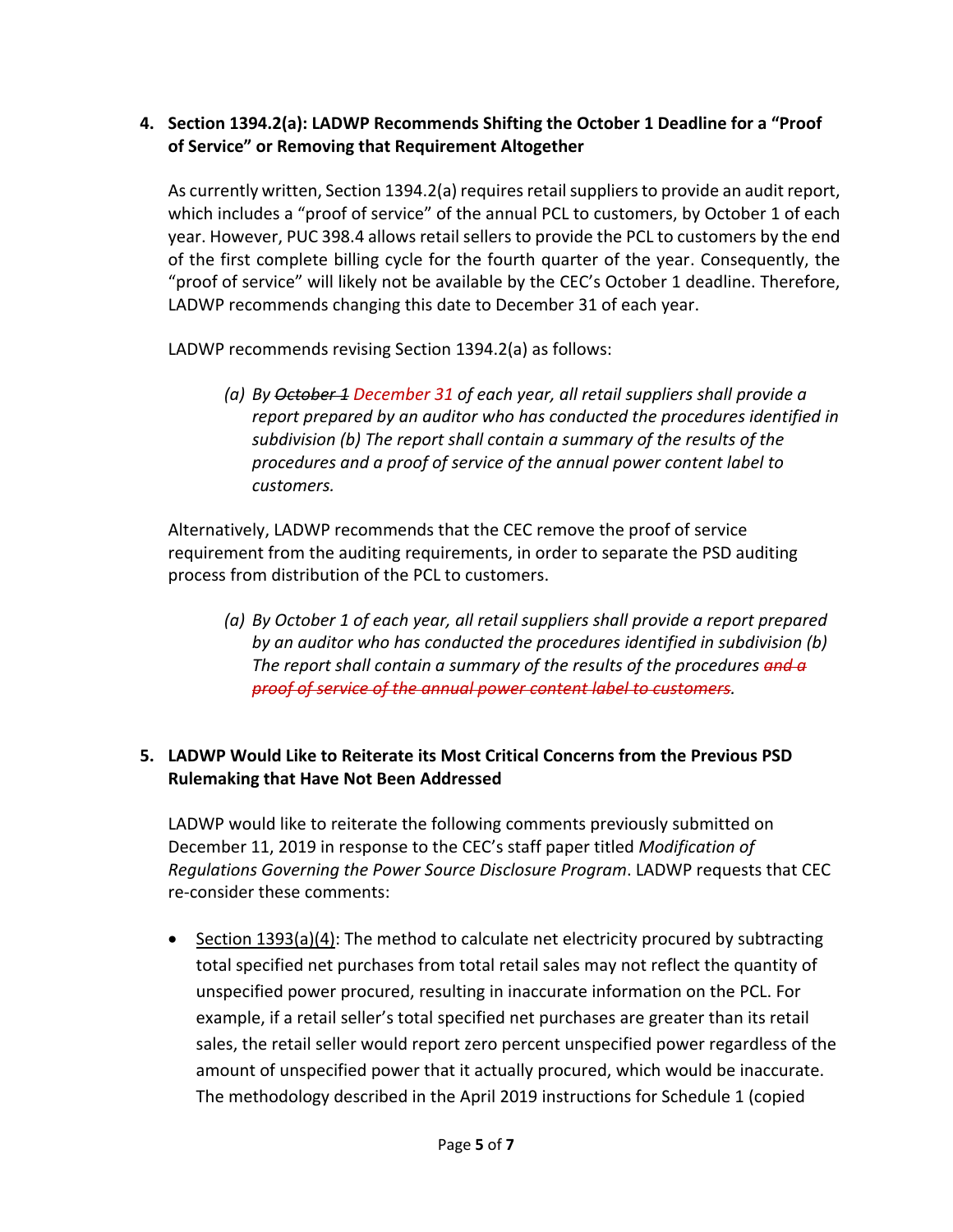below) yielded a more accurate representation of a fuel mix that includes unspecified power.

# *Instructions for Schedule 1: Power Procurements and Retail Sales (Version April 2019)*

*\*\*\**

*For unspecified sources of power, include the following information for each line item:* • *Facility Name - Provide the seller of electricity or enter "unspecified" in the facility name field*

- *Megawatt Hours Procured - Provide the quantity of electricity procured in MWh.*
- *Megawatt Hours Resold or Consumed - Provide the quantity of electricity resold at wholesale or self-consumed.*

• *Net Megawatt Hours Procured - Provide the quantity of electricity procured minus resold and consumed electricity.*

• Section  $1393(a)(6)$ : The method to reduce total net electricity procured to equal total retail sales by reducing natural gas first, then reduce coal and other fossil fuel resources, then reduce all specified purchases (including renewable energy) skews the fuel mix percentages and misrepresents the GHG intensity associated with electricity procured to serve retail customers. LADWP recommends reverting back to the previous methodology where the difference between total net electricity procured and total retail sales was applied pro-rata to each non-renewable fuel type. Section 1393(a)(6) should be revised to read as follows:

> *"If the total procurement of specified net purchases of an electricity portfolio exceeds retail sales, each net purchase of electricity from a generator using natural gas any non-renewable fuel type shall be proportionally reduced so that the sum of all adjusted net purchases equals the retail sales of an electricity portfolio, as expressed in Equation 3"*

• Section 1393(a)(3): For correct GHG emission accounting, wholesale sales tagged from a specified out-of-state generating facility should not have to be a "specified" sale to be deducted from the gross purchase when calculating net procurement from that specified facility. For example, if a wholesale sale is tagged from an out-ofstate generating facility to an out-of-state point of delivery, the energy sold off does not enter California and should not be counted in the PCL for customers within California. Therefore, section 1393(a)(3) should be revised as follows: